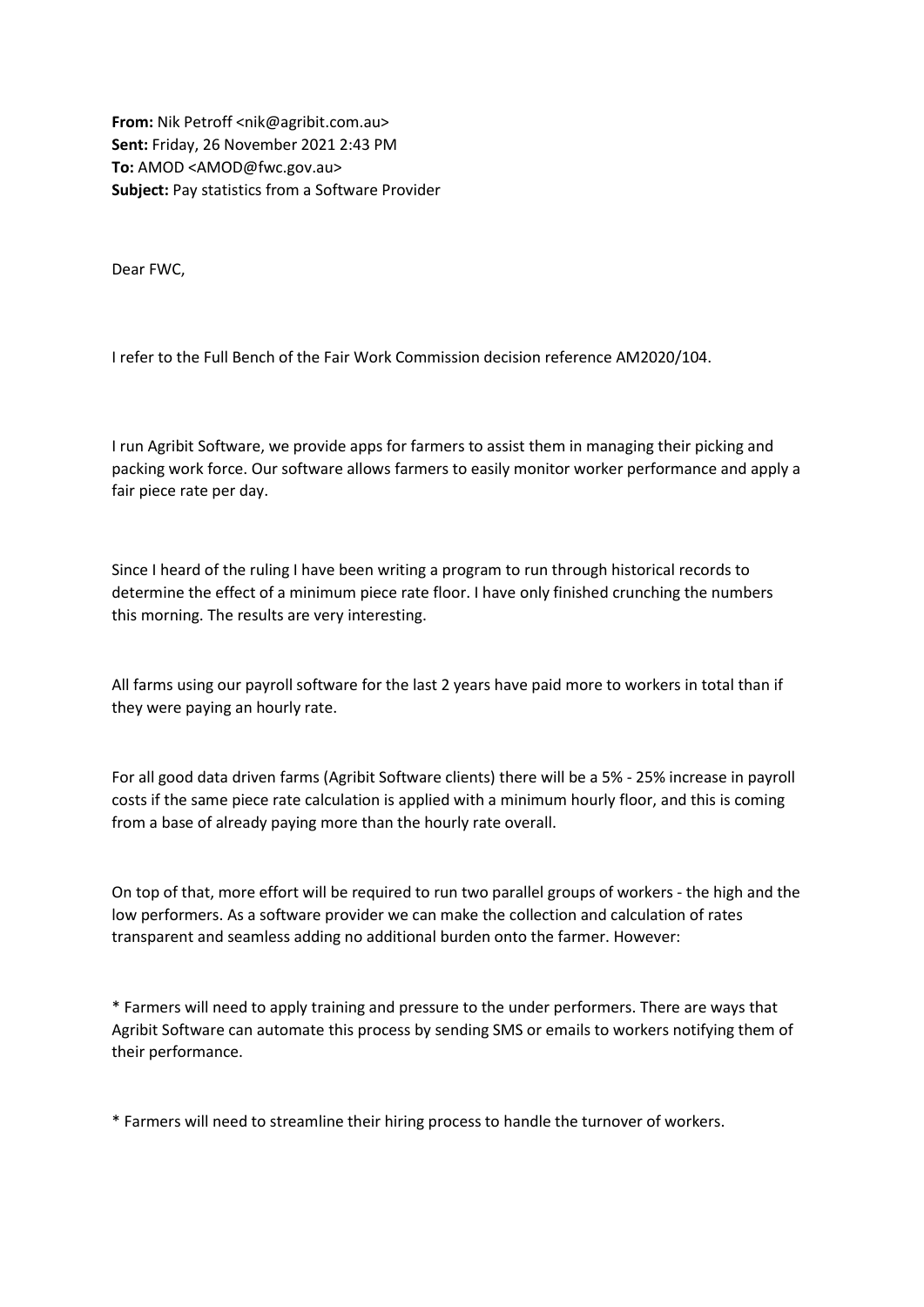\* Increasing productivity through robotics is a noble and exciting goal, but as a programmer that creates rugged solutions for agriculture I believe that berry picking is a tough problem to solve, and will not be possible or cost effective for at least another 20 years.

\* We are currently implementing STPv2 which is to be rolled out on January 1st 2022.

\* If software providers are not prepared for the roll out of Minimum Floor Piece rates there will be an administrative nightmare for the farmer. We aim to make their life really easy (impossible task, but we can streamline payroll).

\* We can apply the new calculation to employee performance reports and payslips but this will take at least a month or two for the minimum basic functionality. And we do have Christmas and STPv2 coming soon during the same period.

Another concern I have is with deciding the piece rates BEFORE the work is performed. On the face of it, it would appear to be the only fair thing to do and changing rates after the fact seems a bit "dodgy". However this is precisely how the best farms determine their piece rates because they have all the data at their fingertips at the end of the day. We know piece quantities per worker and hours per worker. This makes a daily rate calculation very easy and transparent. These farms do agree to a documented "base" piece rate at the beginning of employment, but adjust the rates on a daily basis to meet the fair rate requirement substantially higher than the base rate.

These farms with delicate berries have variable load crops and the pick rate can change dramatically from day to day due to weather conditions, so daily rates are important. But now could be an administrative headache.

Of course as a programmer we can make any system work, pre-setting the rates and sending an SMS or email is a possibility.

SUMMARY

We can make this work, however:

1. The best farmers using the best tools will not be hit too hard, but they will be paying an extra 5%, which is 20% - 30% MORE than if they paid hourly.

2. The best farmers need the best tools to support them in this transition to minimum floor rates. We can make payroll really easy for these farmers, but we need time and resources. A minimum of 2